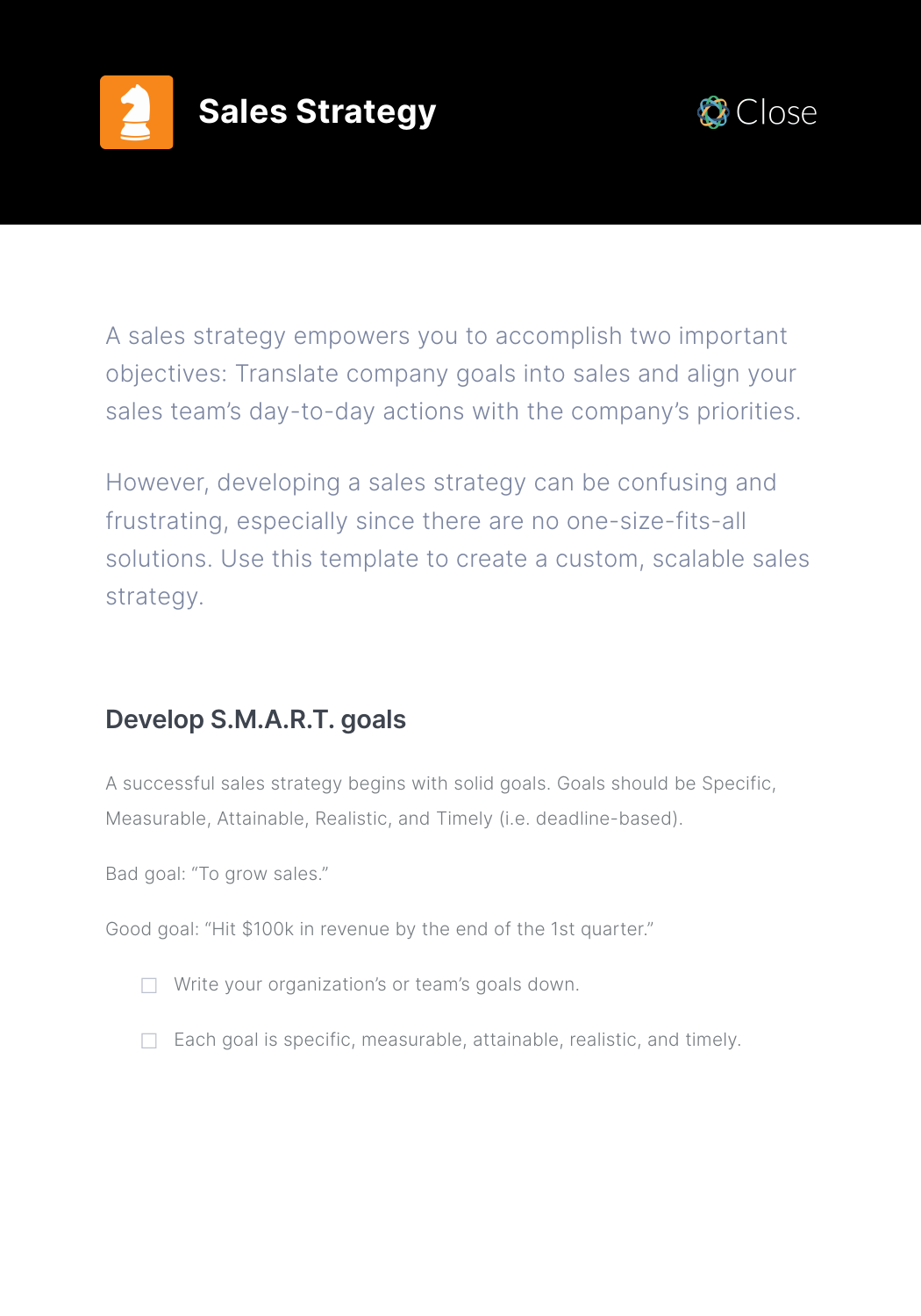## **Create an ideal customer profile**

An ideal customer profile describes an organization which receives value from your solution & provides value to your company. Read [How to create your ideal](https://blog.close.com/ideal-customer-profile?utm_source=ebook&utm_medium=link&utm_campaign=2019-ebooks&utm_term=quarterly_sales_kit)  [customer profile](https://blog.close.com/ideal-customer-profile?utm_source=ebook&utm_medium=link&utm_campaign=2019-ebooks&utm_term=quarterly_sales_kit) for more tips.

- $\Box$  Contact 10 customers for whom the value of your solution outweighs the cost.
- ☐ Identify the traits those 10 customers share.
- $\Box$  Write a description of your ideal customer based upon the traits they share, which may include:
	- $\Box$  Their industry
	- ☐ Their location
	- $\Box$  Their job title or responsibilities
	- $\Box$  Their pain points
	- $\Box$  Their buying process

#### **Study the competition and create a value proposition**

How does your product create value for customers, especially compared to your competitors' products?

- $\Box$  Identify your top competitors.
- □ For each competitor, compare your product and their product's features, prices, and ability to solve customers' pain points.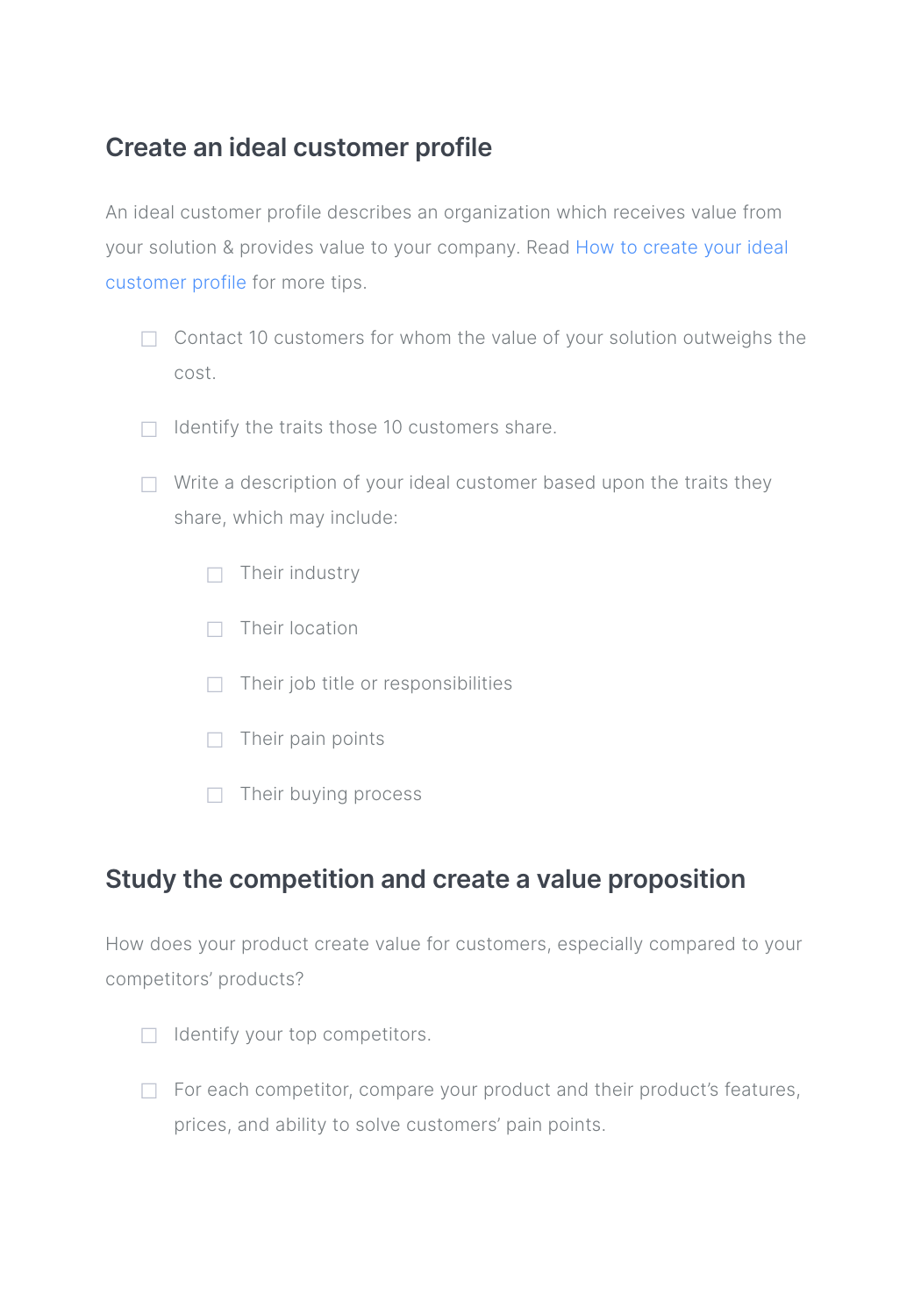□ Identify how your product uniquely solves customers' pain points or provides value.

#### **Create your minimum viable sales documentation**

Establishing & improving upon a sales strategy means documenting your process. These documents aren't meant to be perfect; they're meant to get your team selling ASAP. Read [Minimum viable sales documentation](https://blog.close.com/minimum-viable-sales-documentation?utm_source=ebook&utm_medium=link&utm_campaign=2019-ebooks&utm_term=quarterly_sales_kit) for more tips.

Gather your entire sales team and spend an hour at max on writing:

- □ [A sales phone script](https://blog.close.com/how-to-create-a-sales-phone-script-free-template?utm_source=ebook&utm_medium=link&utm_campaign=2019-ebooks&utm_term=quarterly_sales_kit)
- $\Box$  [Email templates](https://blog.close.com/six-simple-steps-to-getting-started-with-cold-sales-emails)
- □ [An objection management document](https://blog.close.com/manage-any-sales-objection-successfully?utm_source=ebook&utm_medium=link&utm_campaign=2019-ebooks&utm_term=quarterly_sales_kit)
- $\Box$  Each week or month, the sales team updates each document with any new insights.

## **Hire, onboard, and organize salespeople**

Invest in hiring and training the right people. Read [The ultimate sales hiring guide](https://blog.close.com/sales-hiring-101-for-startups?utm_source=ebook&utm_medium=link&utm_campaign=2019-ebooks&utm_term=quarterly_sales_kit)  [for B2B startup founders](https://blog.close.com/sales-hiring-101-for-startups?utm_source=ebook&utm_medium=link&utm_campaign=2019-ebooks&utm_term=quarterly_sales_kit)! for more tips.

- ☐ Establish hiring criteria for sales reps
	- $\Box$  Create an ideal sales rep profile, or list of traits and attributes your sales reps must have to succeed.
	- $\Box$  Develop a process to assess candidates' traits and skills.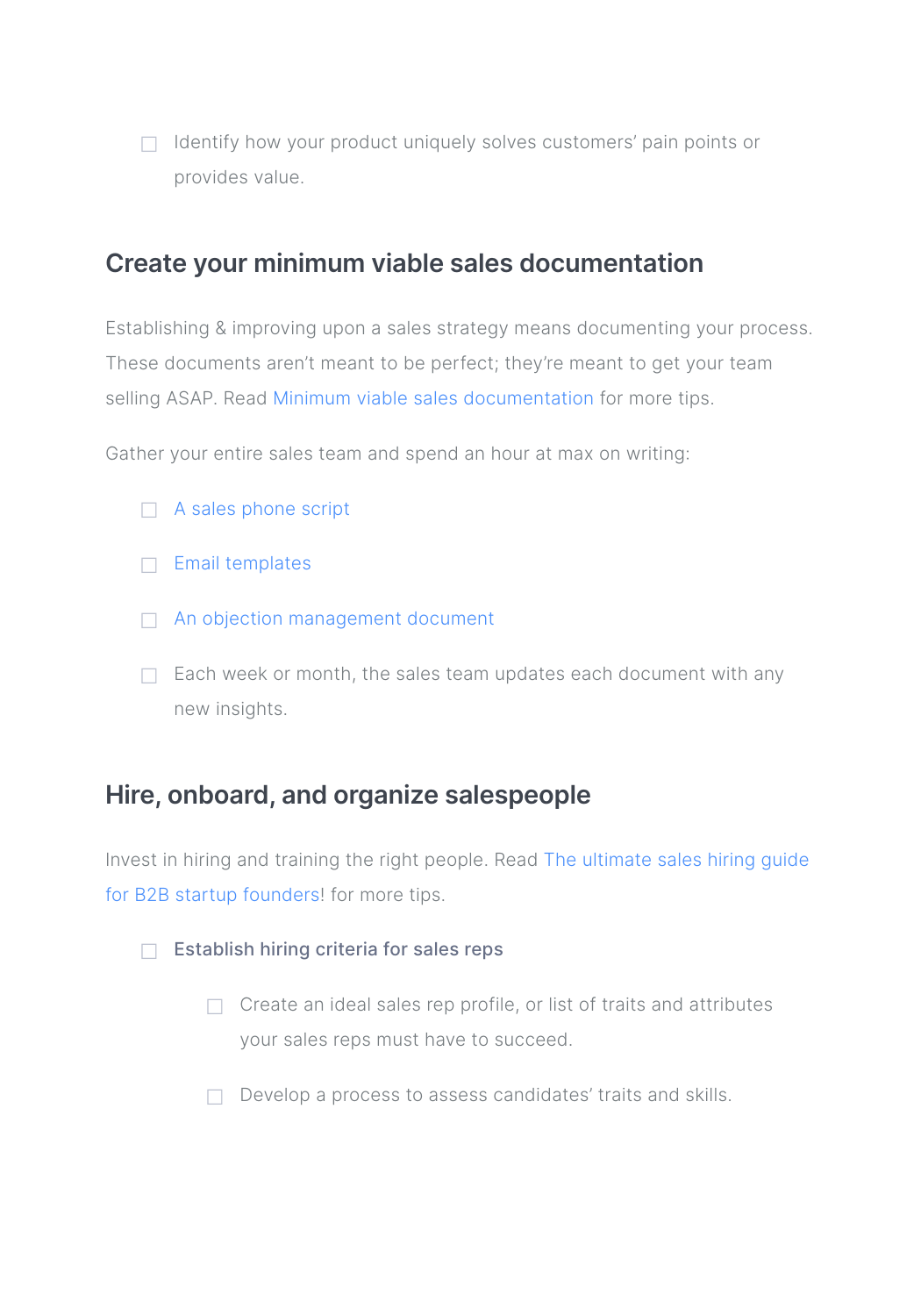$\Box$  Grade each candidate on how well they match the ideal sales rep profile.

#### $\Box$  When to hire sales reps

- ☐ [Download the Sales hiring checklist](https://close.com/resources/sales-hiring-checklist/?utm_source=ebook&utm_medium=link&utm_campaign=2019-ebooks&utm_term=quarterly_sales_kit).
- $\Box$  Use the Sales hiring checklist to determine how many/which sales reps should be hired at the different stages of growing a sales team.

#### ☐ Onboard sales reps

A structured onboarding process is the difference between a successful and unsuccessful sales team. Read [How to onboard a sales team in 4](https://blog.close.com/how-to-onboard-a-sales-team-in-4-weeks?utm_source=ebook&utm_medium=link&utm_campaign=2019-ebooks&utm_term=quarterly_sales_kit)  [weeks](https://blog.close.com/how-to-onboard-a-sales-team-in-4-weeks?utm_source=ebook&utm_medium=link&utm_campaign=2019-ebooks&utm_term=quarterly_sales_kit) for more tips.

- □ Assign sales managers to oversee the onboarding process.
- ☐ Outline the skills and knowledge sales reps need in order to successfully sell.
- ☐ Establish a timeline for training sales reps.
- $\Box$  Create a daily schedule, broken down by the hour, that details what reps will learn.
- $\Box$  Distribute the minimum viable sales documents to each sales rep.
- ☐ Establish regular benchmarks to assess sales reps' skills and readiness.
- □ Develop guidelines on when and how to provide additional support or fire struggling reps.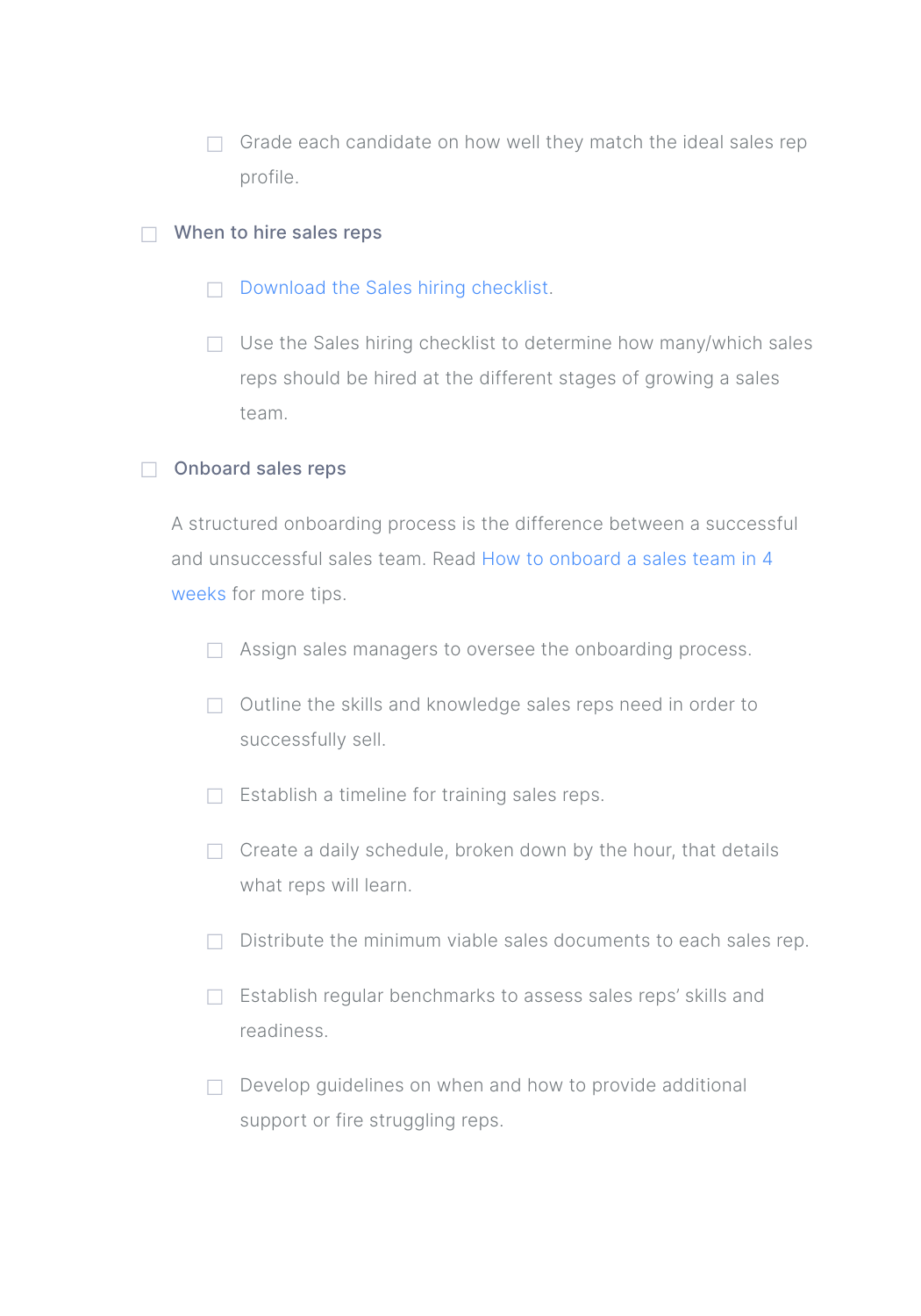#### □ Organize sales reps

There's no right or wrong way to organize teams. What works best depends on the nature of your product, team, and sales process. Read [3](https://blog.close.com/sales-management-3-models-of-sales-team-organization)  [models of effective sales team organization](https://blog.close.com/sales-management-3-models-of-sales-team-organization) for more tips. Select one of the following options:

- $\Box$  The island: Individual reps work alone.
- □ Assembly line: Each sales rep is assigned a specialized role such as lead generation, SDR (qualifier), Account Executive (closer), or Customer Success (farmer).
- □ Pods: Each sales rep is assigned a specialized role in a pod, or group, that's responsible for the entire journey of specific customers.

#### **Establish benchmarks**

Ensure the company, sales team, and individual sales reps are aligned.

- □ Company-level: Determine how much revenue the company needs in the form of:
	- ☐ New business
	- □ Upselling customers
	- ☐ Cross-selling customers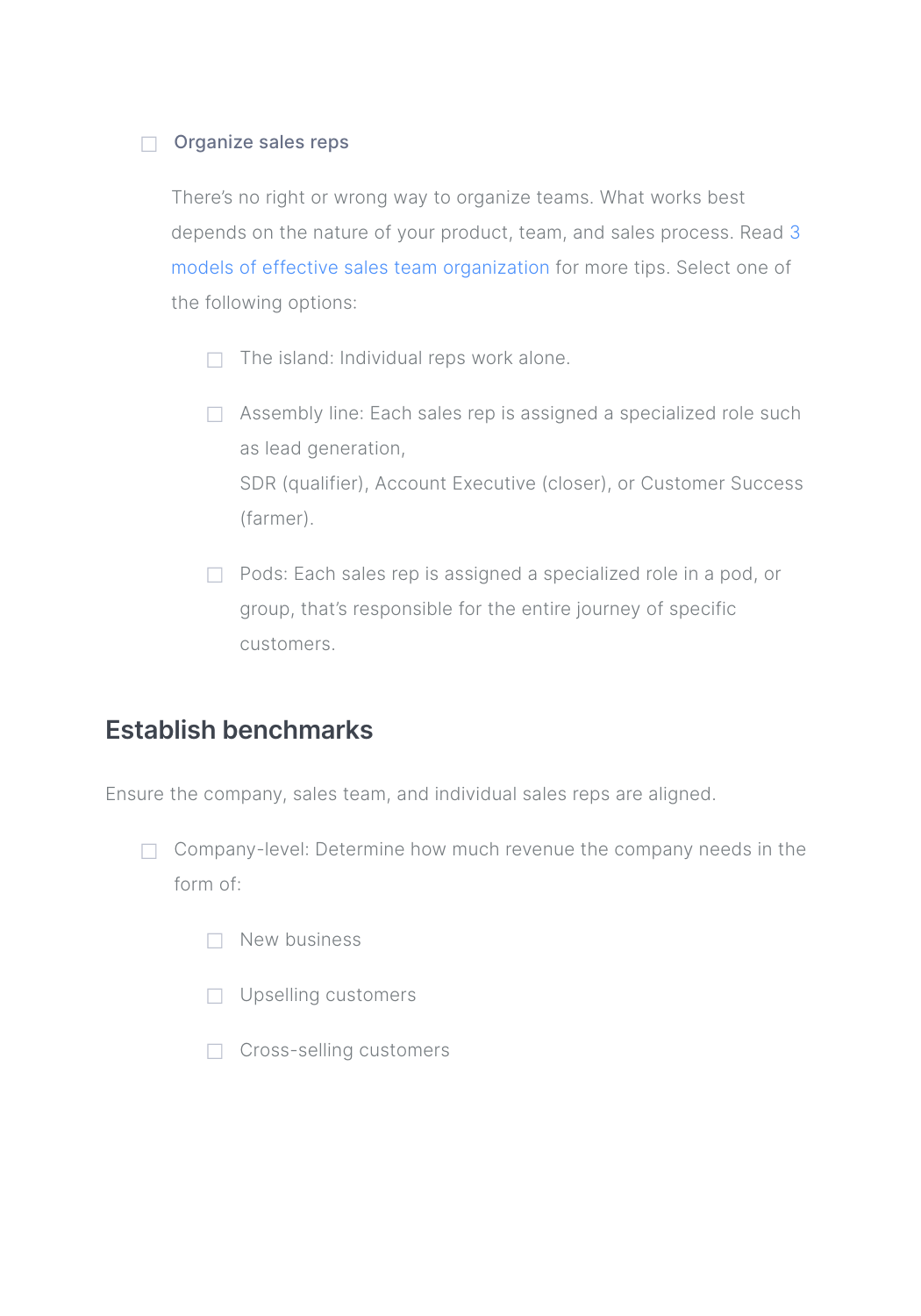- □ Team-level: Determine how much revenue the sales team must bring in each month, quarter, and year to meet the company-level benchmark, broken down by:
	- $\neg$  New business
	- □ Upselling customers
	- ☐ Cross-selling customers
- □ Individual-level: Determine how much revenue each rep must bring in each month, quarter, and year to meet the team-level benchmark, broken down by:
	- ☐ New business
	- □ Upselling customers
	- ☐ Cross-selling customers

### **Create a compensation structure for sales reps**

A good compensation structure aligns sales reps' interests and activities with the company's goals. Read [Startups: This is how you design a winning sales](https://blog.close.com/sales-commission-structure-for-startups?utm_source=ebook&utm_medium=link&utm_campaign=2019-ebooks&utm_term=quarterly_sales_kit)  [commission structure](https://blog.close.com/sales-commission-structure-for-startups?utm_source=ebook&utm_medium=link&utm_campaign=2019-ebooks&utm_term=quarterly_sales_kit) for more tips.

- ☐ Research compensation for salespeople in your industry.
- ☐ Establish a base salary (if applicable).
- $\Box$  Establish how much input salespeople will have over developing a commission structure.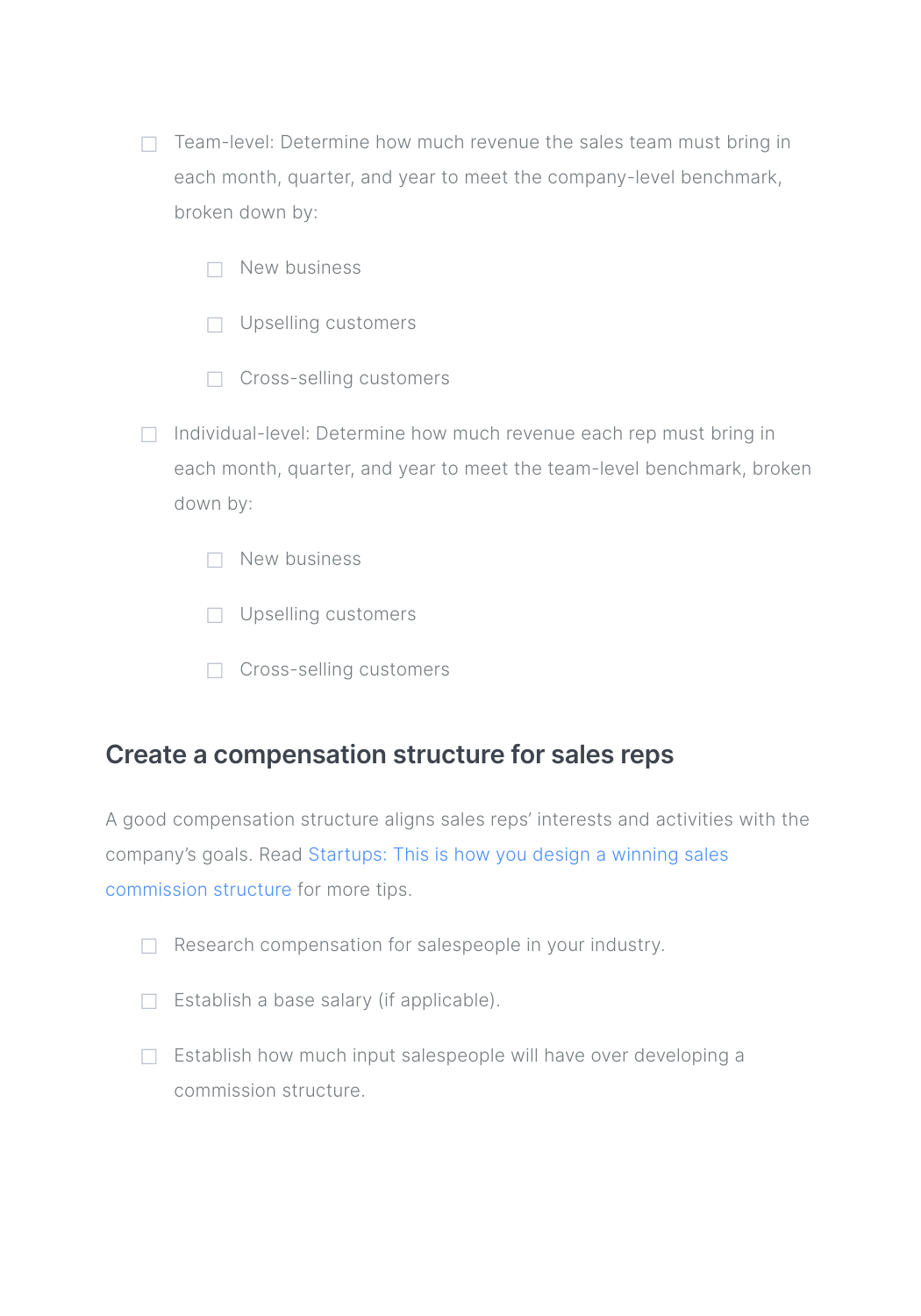$\Box$  Create a commission structure. Select the factor(s) salespeople will be rewarded on:

- ☐ New business
- ☐ Upselling customers
- ☐ Cross-selling customers
- ☐ Low customer churn

### **Decide upon a lead generation method/s**

Where are your ideal customers? How do they prefer to be communicated with? What are your available resources?

Use these questions to decide whether to use outbound lead generation, inbound lead generation, or a combination of both. [Read Inbound or outbound](https://blog.close.com/inbound-or-outbound-sales?utm_source=ebook&utm_medium=link&utm_campaign=2019-ebooks&utm_term=quarterly_sales_kit)  [sales—which one should you focus on?](https://blog.close.com/inbound-or-outbound-sales?utm_source=ebook&utm_medium=link&utm_campaign=2019-ebooks&utm_term=quarterly_sales_kit) & [B2B lead generation basics for startups](https://blog.close.com/b2b-lead-generation-for-startups?utm_source=ebook&utm_medium=link&utm_campaign=2019-ebooks&utm_term=quarterly_sales_kit)  [for more tips.](https://blog.close.com/b2b-lead-generation-for-startups?utm_source=ebook&utm_medium=link&utm_campaign=2019-ebooks&utm_term=quarterly_sales_kit)

- ☐ Outbound sales
	- □ Buy lead lists
	- ☐ Use web scraping
	- □ Hire an outsourced lead generation team
	- ☐ Advertising
	- ☐ Other:
- ☐ Inbound sales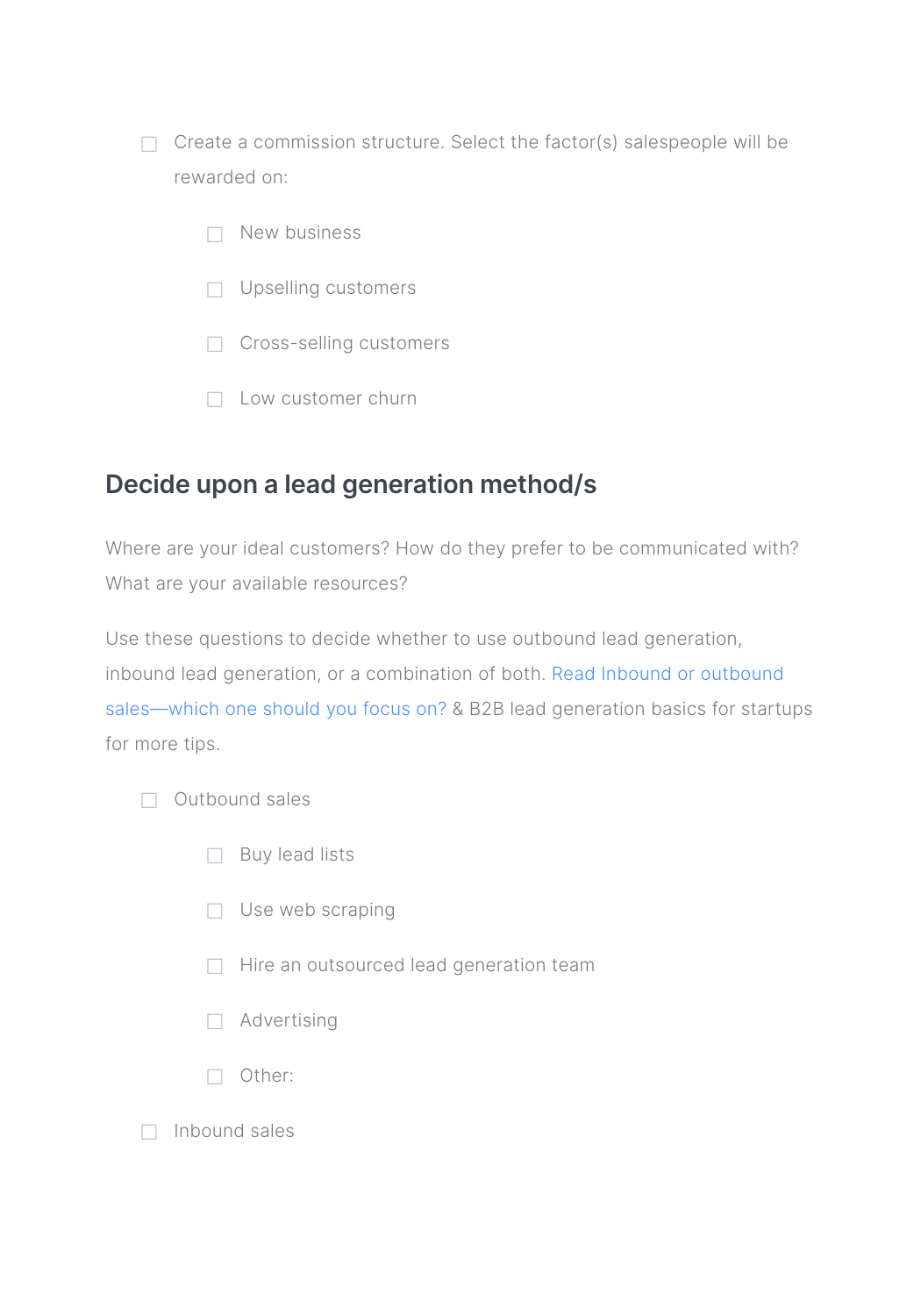| Company blog       |
|--------------------|
| Social media       |
| Email campaign     |
| Customer referrals |

☐ Other:

## **Distribute leads to reps**

 $\Box$  Decide how many leads each rep will receive per day, week, or month.

How will leads be assigned? Select an option:

- □ By customer type
- □ By geographic region
- □ By deal size
- ☐ Randomly

## **Track sales data**

Tracking sales data for each rep helps you create accurate benchmarks and sales forecasts. Focus on three simple metrics. Read [Data-driven sales: The 3 cold](https://blog.close.com/data-driven-sales-metrics?utm_source=ebook&utm_medium=link&utm_campaign=2019-ebooks&utm_term=quarterly_sales_kit)  [calling and emailing metrics that matter](https://blog.close.com/data-driven-sales-metrics?utm_source=ebook&utm_medium=link&utm_campaign=2019-ebooks&utm_term=quarterly_sales_kit) for more tips.

#### □ Track activity

□ How many emails were sent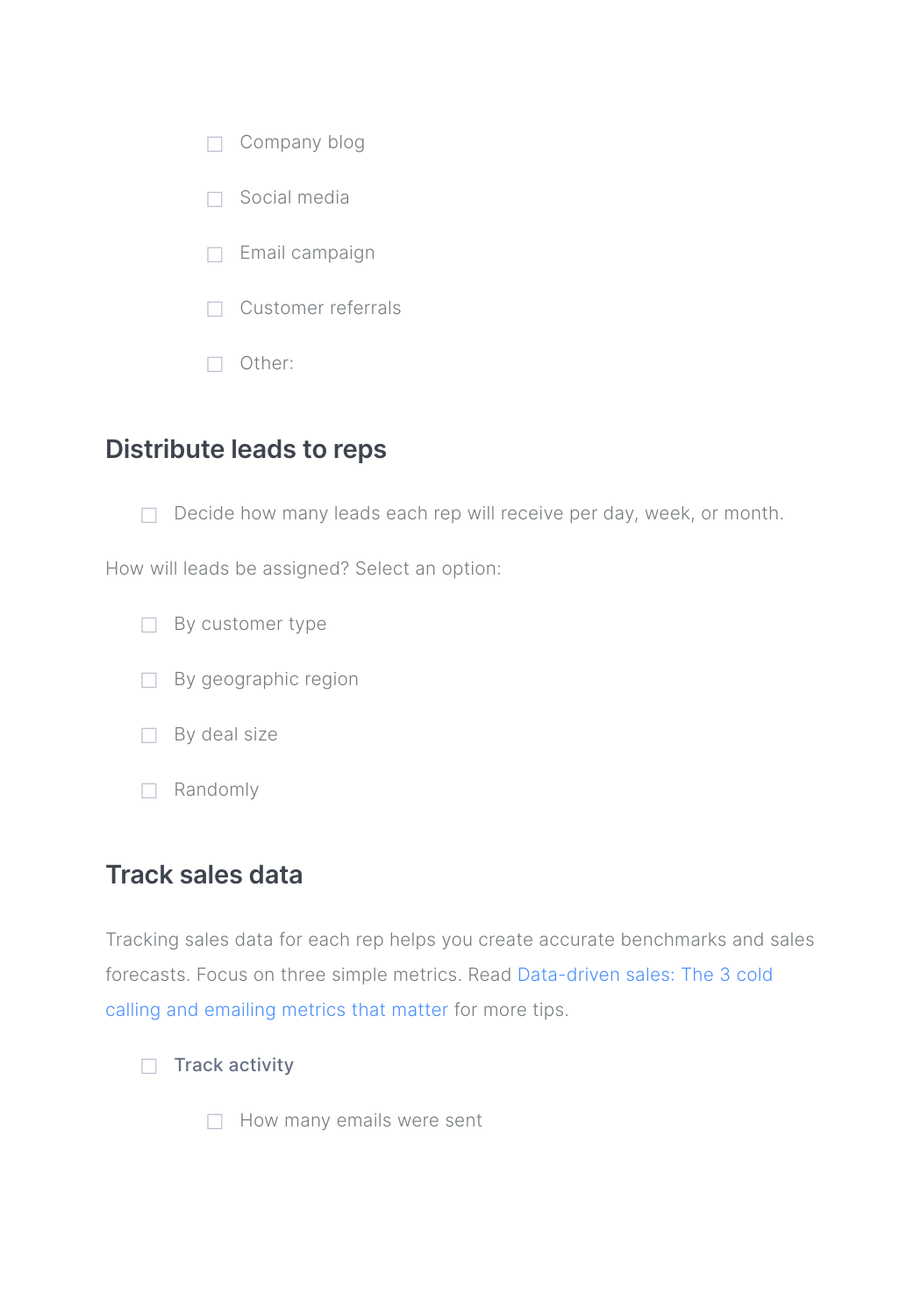|                          |  | How many calls were made                                                   |
|--------------------------|--|----------------------------------------------------------------------------|
|                          |  | How many in-person visits were made                                        |
| <b>Track quality</b>     |  |                                                                            |
|                          |  | How many decision makers were reached                                      |
|                          |  | How many decision makers were qualified                                    |
| <b>Track conversions</b> |  |                                                                            |
|                          |  | How many decision makers moved on to the next step in the sales<br>process |
|                          |  | How many decision makers were closed                                       |

# **Collect leads and sales activity data in one place**

Leads and sales activity data should be easy to input and access for the best results. Select one of the options:

- □ For early-stage sales: A spreadsheet, whiteboard, or Trello
- □ For later-stage sales: [A CRM](https://close.com/?utm_source=ebook&utm_medium=link&utm_campaign=2019-ebooks&utm_term=quarterly_sales_kit)

## **Contact leads**

Experiment to see which contact methods work for your team. Read [Follow up](https://blog.close.com/follow-up?utm_source=ebook&utm_medium=link&utm_campaign=2019-ebooks&utm_term=quarterly_sales_kit)  [like a champ](https://blog.close.com/follow-up?utm_source=ebook&utm_medium=link&utm_campaign=2019-ebooks&utm_term=quarterly_sales_kit) for more tips.

 $\Box$  Decide which contact method(s) reps will use:

☐ Email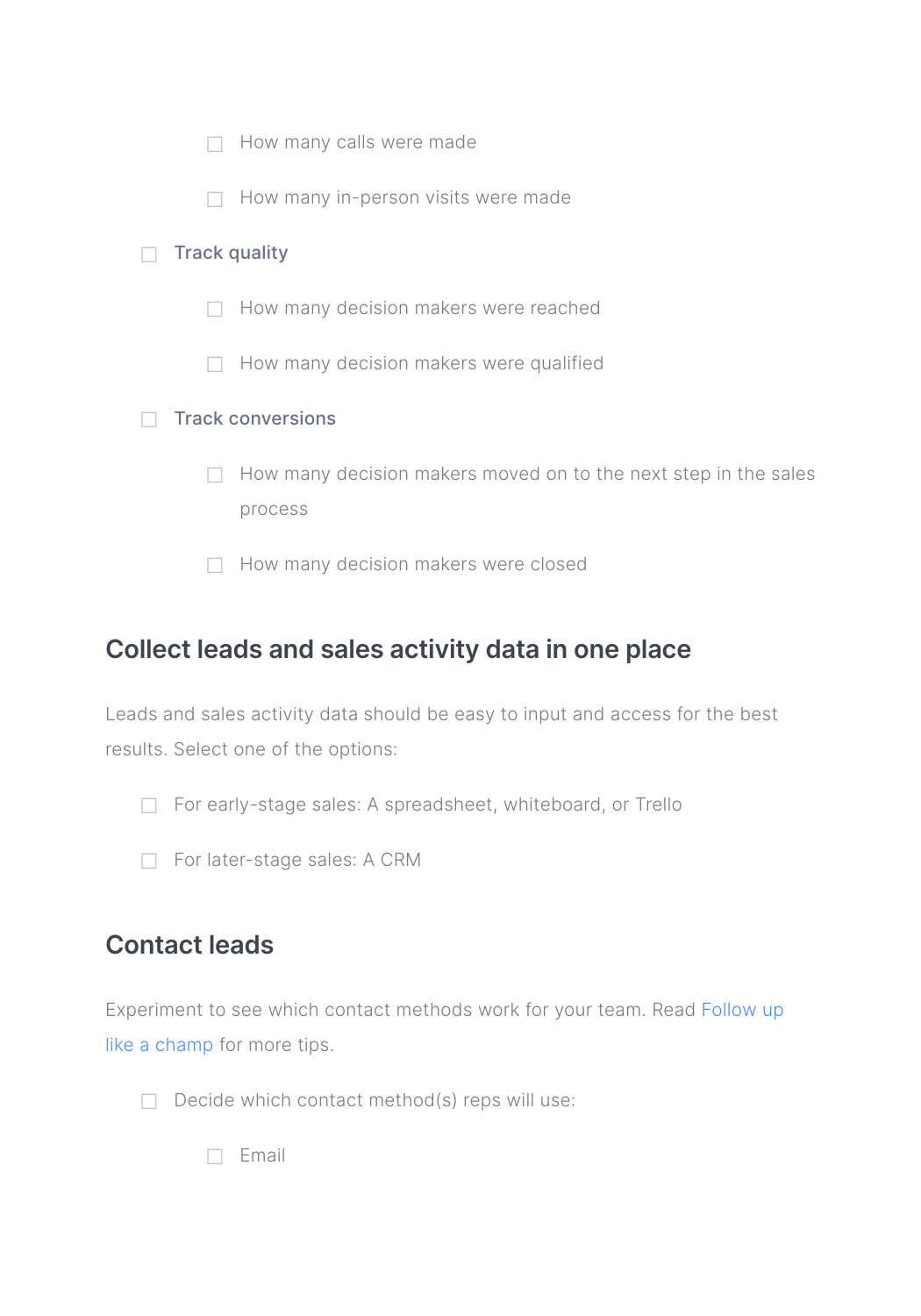|                                                              | Phone                                                                 |
|--------------------------------------------------------------|-----------------------------------------------------------------------|
|                                                              | In person                                                             |
|                                                              | Other:                                                                |
| Provide each rep with a sales script and/or email templates. |                                                                       |
|                                                              | Develop a schedule of how often prospects should be followed up with. |

# **Qualify leads**

Qualifying is the difference between selling to the right customers or wasting time on the wrong ones. Read [How to qualify prospects & leads](https://blog.close.com/qualify?utm_source=ebook&utm_medium=link&utm_campaign=2019-ebooks&utm_term=quarterly_sales_kit) for more tips.

At the end of a qualifying conversation, reps should know the following about prospects:

- □ Whether they're qualified, based on how well they match your ideal customer profile
- □ What their deal-breakers and nice-to-haves are (prioritize meeting dealbreakers)
- $\Box$  Who the decision makers are
- $\Box$  Their decision making process and timeline
- $\Box$  Other solutions they are evaluating

## **Ask for the close**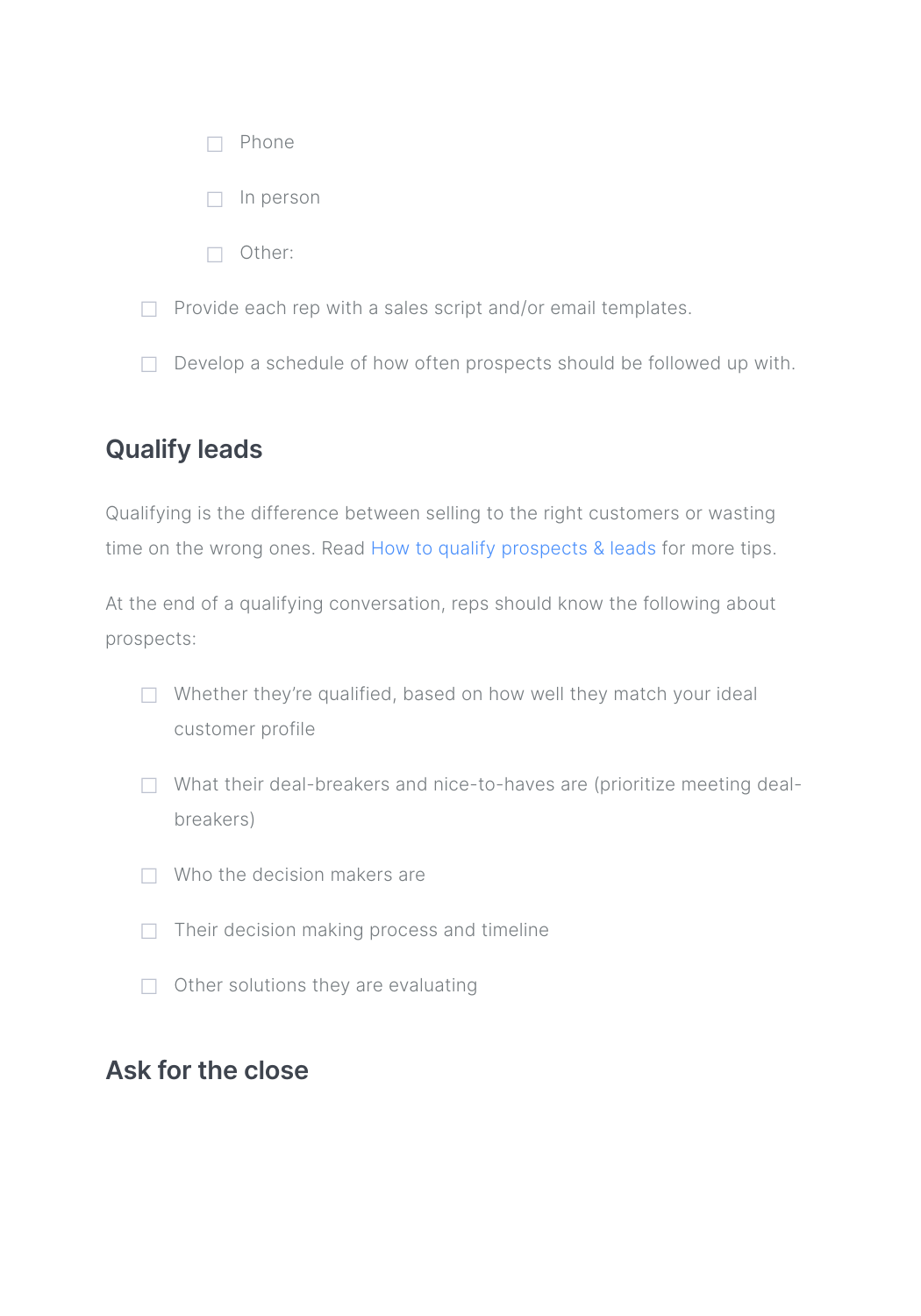There is no "perfect moment" to close prospects — as soon as a lead is qualified, reps should ask for the deal. Read [How to close a deal](https://blog.close.com/how-to-close-a-deal?utm_source=ebook&utm_medium=link&utm_campaign=2019-ebooks&utm_term=quarterly_sales_kit) & [13 killer B2B sales](https://blog.close.com/13-killer-b2b-sales-questions-to-close-more-deals?utm_source=ebook&utm_medium=link&utm_campaign=2019-ebooks&utm_term=quarterly_sales_kit)  [questions](https://blog.close.com/13-killer-b2b-sales-questions-to-close-more-deals?utm_source=ebook&utm_medium=link&utm_campaign=2019-ebooks&utm_term=quarterly_sales_kit) for more tips.

- $\Box$  Establish quidelines on when reps should attempt to close the deal.
- □ Provide each rep a list of closing techniques.

## **Manage objections**

Manage objections as early as possible. Read [10 objection handling techniques](https://blog.close.com/sales-objection-handling?utm_source=ebook&utm_medium=link&utm_campaign=2019-ebooks&utm_term=quarterly_sales_kit) for more tips.

☐ Provide each rep with an objection management document.

### **Deliver the sales presentation (if applicable)**

Based upon your team's sales style, decide which sales presentation(s) is needed to move the deal forward:

 $\Box$  Product demo (Read [How to give product demos that sell](https://blog.close.com/how-to-give-product-demos-that-sell?utm_source=ebook&utm_medium=link&utm_campaign=2019-ebooks&utm_term=quarterly_sales_kit) for more info.)

- $\Box$  Meeting with all of the decision makers
- $\Box$  Trial sign-up
- ☐ Other:

## **Negotiate**

Empower sales reps to negotiate from a position of strength. Read [How to](https://blog.close.com/negotiate?utm_source=ebook&utm_medium=link&utm_campaign=2019-ebooks&utm_term=quarterly_sales_kit)  [negotiate like a pro](https://blog.close.com/negotiate?utm_source=ebook&utm_medium=link&utm_campaign=2019-ebooks&utm_term=quarterly_sales_kit) for more tips.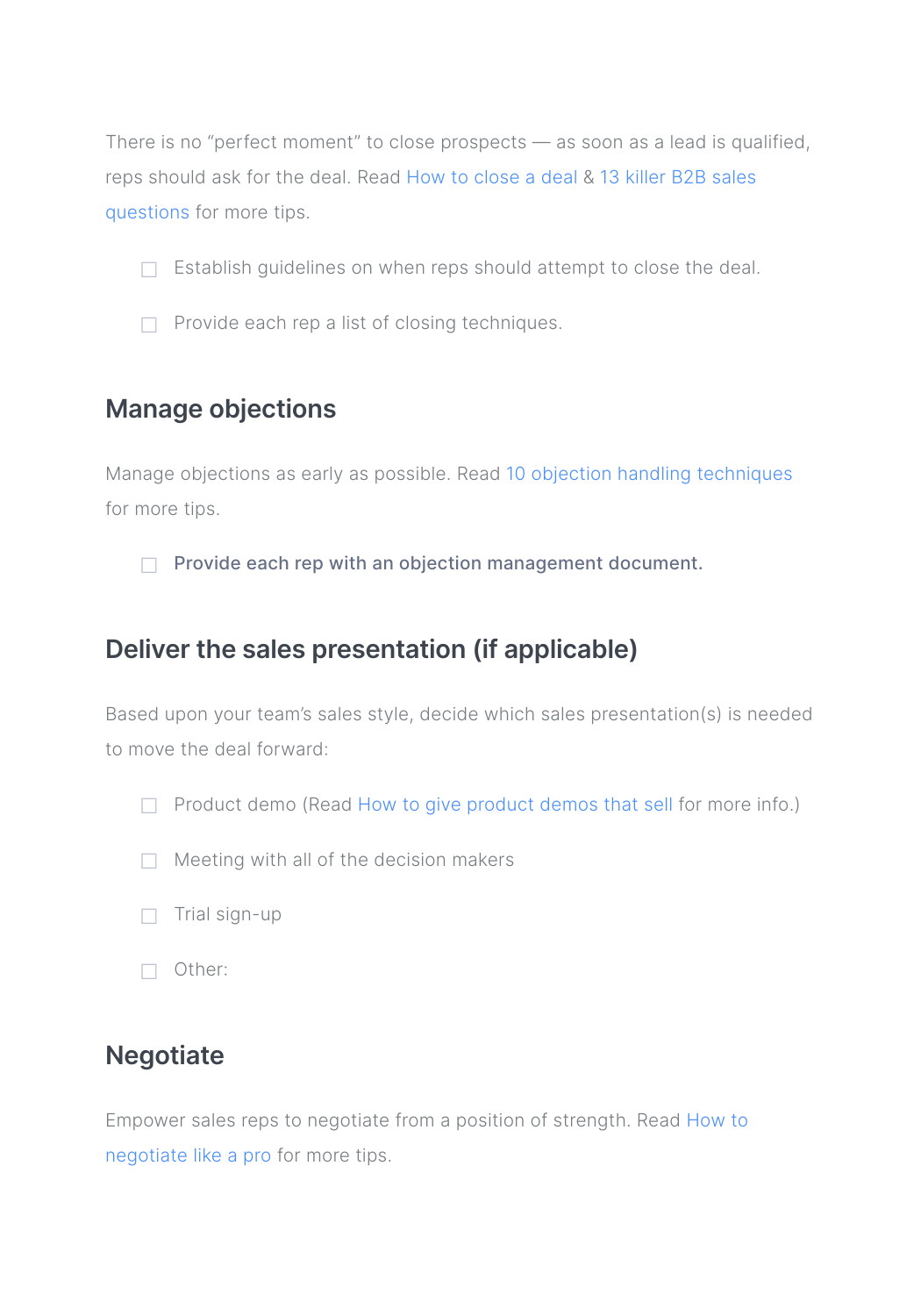□ Before any negotiation, each sales rep knows:

- $\Box$  Whether they can offer discounts and the maximum amount they can offer.
- $\Box$  How often they can offer discounts or other perks to customers.
- $\Box$  The prospects they can offer discounts or other perks to.

### **Finalize the deal**

Set customers up for long-term success while managing their expectations.

- □ Explain to customers how much time & resources onboarding may require.
- $\Box$  Explain to customers the results they may expect after implementing your solution.
- □ Assign each new customer an account manager or customer success representative (if applicable).

# **Congratulations!**

By investing the time into creating a sales strategy, you've set your sales team and company up for great success. Winging it is for amateurs; to create a predictable and scalable sales process, you have to define and measure the metrics and activities that matter.

For the best results, treat your sales strategy as a living, breathing document. It isn't the type of thing that's done once and finished forever. As you experiment